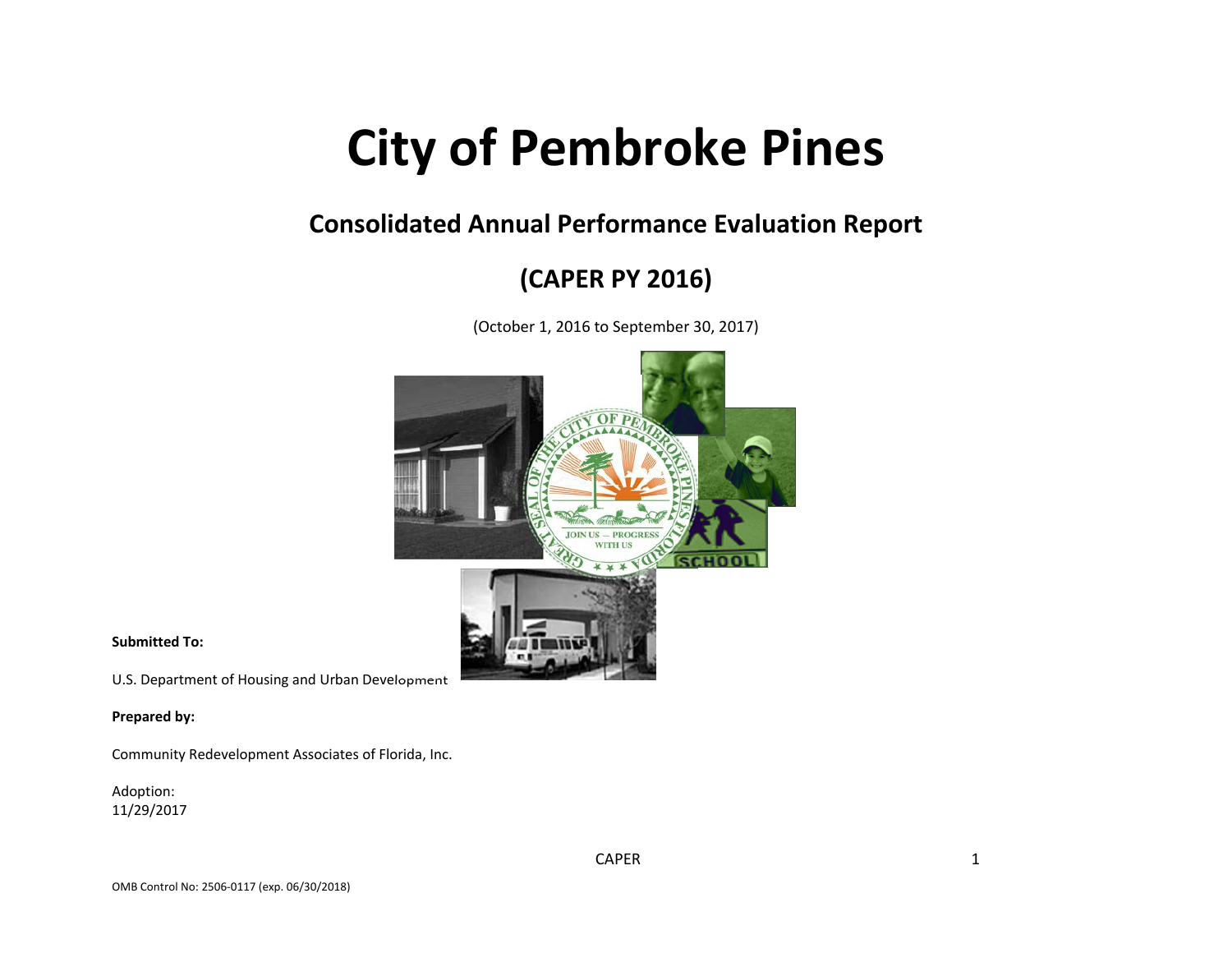### **CR‐05 ‐ Goals and Outcomes**

#### **Progress the jurisdiction has made in carrying out its strategic plan and its action plan. 91.520(a)**

This could be an overview that includes major initiatives and highlights that were proposed and executed throughout the program year.

The CAPER PY 2016 outlines the City of Pembroke Pines' performance relative to the expenditure of Community Development Block Grant (CDBG), State Housing Initiative Partnership (SHIP) and HOME Investment Partnership (HOME) program funds to accomplish the goals stated in its Consolidated Plan/Annual Action Plan and the Local Housing Assistance Plan (LHAP). This year's CAPER also discusses NSP reallocated funds received by the City through the Neighborhood Stabilization Program (NSP). NSP was allocated to the City through substantial amendments to the City's 2008 Action Plan and was in response to the housing foreclosure and economic crisis impacting the nation. NSP funds are being tracked separately, but expenditure data is included in the CAPER for information purposes.

#### Comparison of the proposed versus actual outcomes for each outcome measure submitted with the consolidated plan and **explain, if applicable, why progress was not made toward meeting goals and objectives. 91.520(g)**

Categories, priority levels, funding sources and amounts, outcomes/objectives, goal outcome indicators, units of measure, targets, actual outcomes/outputs, and percentage completed for each of the grantee's program year goals.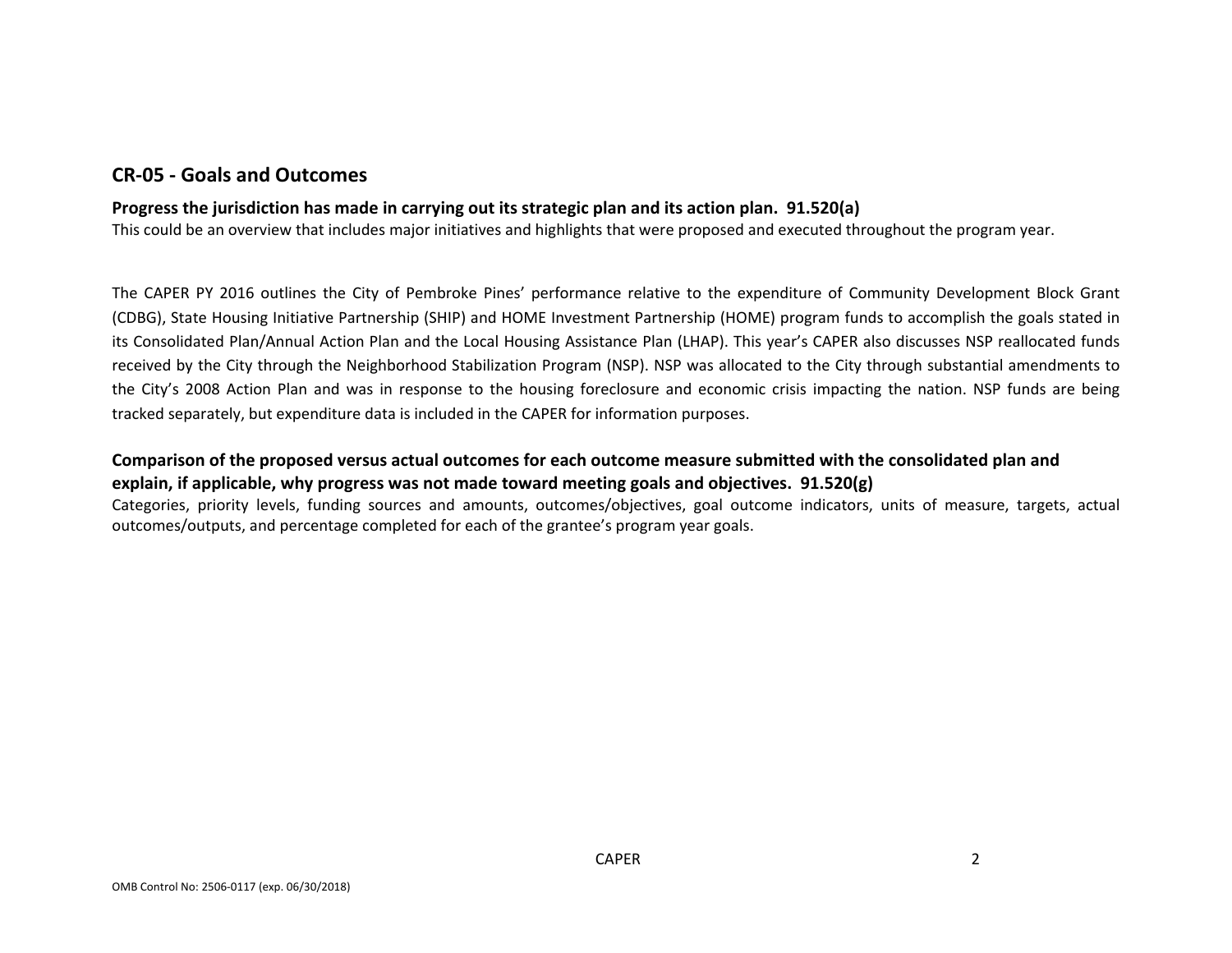| Goal                                                       | Category                                | Source /<br>Amount                                                 | Indicator                                                                                                                   | Unit of<br><b>Measure</b>    | <b>Expected</b><br>-<br><b>Strategic</b><br>Plan | Actual-<br><b>Strategic</b><br>Plan | Percent<br>Complete | <b>Expected</b><br>Program<br>Year | Actual-<br><b>Program Year</b>                                                                                                | Percent<br>Complete |
|------------------------------------------------------------|-----------------------------------------|--------------------------------------------------------------------|-----------------------------------------------------------------------------------------------------------------------------|------------------------------|--------------------------------------------------|-------------------------------------|---------------------|------------------------------------|-------------------------------------------------------------------------------------------------------------------------------|---------------------|
| Improve<br>Availability and<br>accessibility of<br>Housing | Affordable<br>Housing                   | CDBG:<br>\$500,000                                                 | Homeowner<br>Housing<br>Rehabilitated                                                                                       | Household<br>Housing<br>Unit | $\overline{2}$                                   | $\boldsymbol{0}$                    | 0.00%               | $\pmb{0}$                          | $\mathbf 0$<br>(No<br>improvements<br>in availability<br>and<br>accessibility of<br>housing were<br>scheduled for<br>PY 2016) | 0.00%               |
| Infrastructure<br>Improvements                             | Non-Housing<br>Community<br>Development | CDBG:<br>\$300,000                                                 | Public Facility or<br>Infrastructure<br>Activities other<br>than<br>Low/Moderate<br><b>Income Housing</b><br><b>Benefit</b> | Persons<br>Assisted          | 2500                                             | $\boldsymbol{0}$                    | 0.00%               | $\mathbf{1}$                       | $\mathbf 0$<br>(Activity was<br>developed for<br>this PY. Funds<br>are being<br>moved to PY<br>2017)                          | 0.00%               |
| Maintain City's<br>Affordable<br><b>Housing Stock</b>      | Affordable<br>Housing                   | CDBG:<br>\$206,536<br>/ HOME:<br>\$140,529<br>/ SHIP:<br>\$703,618 | Homeowner<br><b>Housing</b><br>Rehabilitated                                                                                | Household<br>Housing<br>Unit | 100                                              | 35                                  | 35.00%              | 20                                 | 16                                                                                                                            | 80.00%              |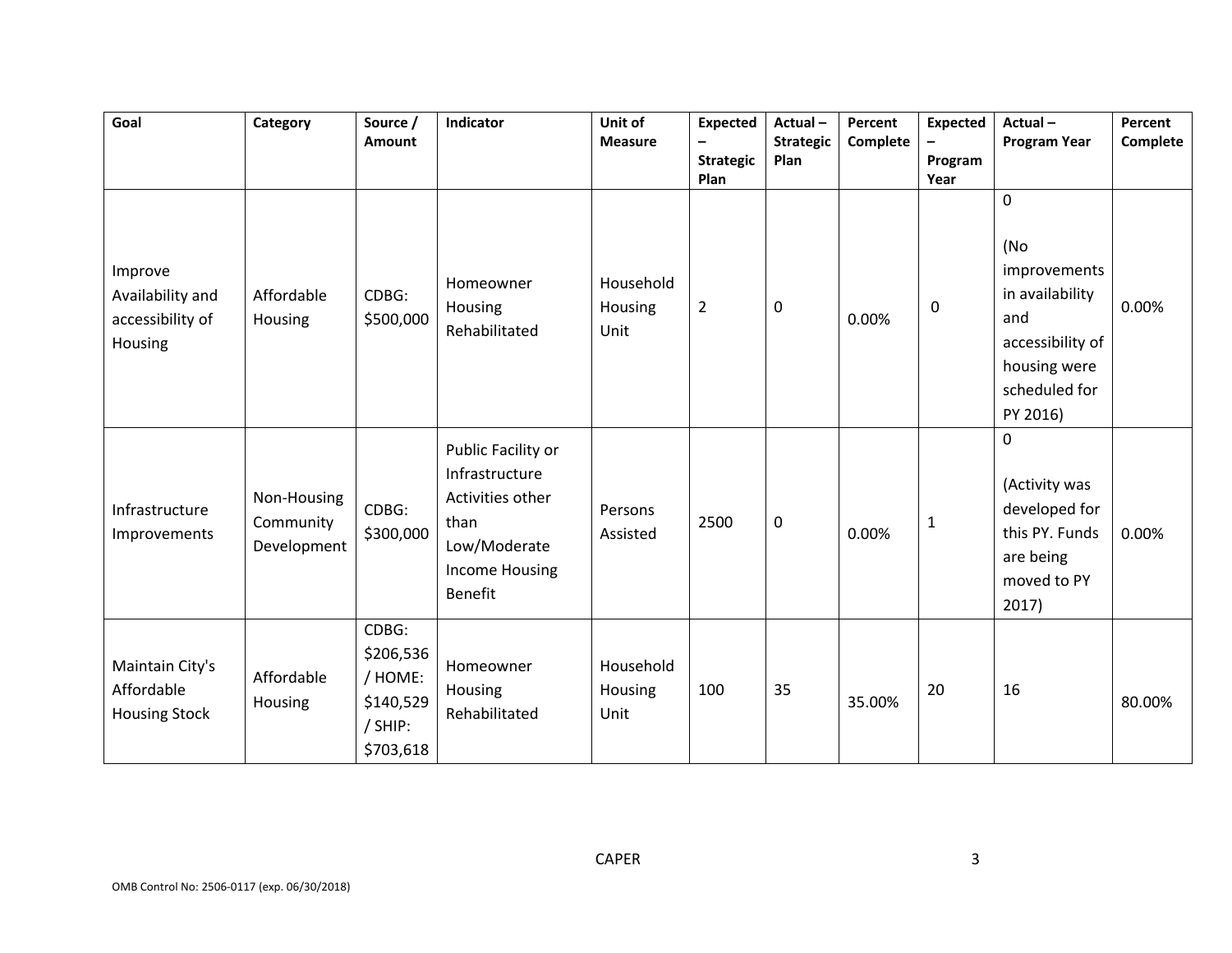| Promote<br>Economic<br>Opportunity        | Non-Housing<br>Community<br>Development | CDBG:<br>\$50,000                       | <b>Businesses assisted</b>                                                                     | <b>Businesses</b><br>Assisted | 5              | 0     | 0.00%  | $\mathbf 0$ | $\boldsymbol{0}$<br>(No economic<br>opportunity<br>activities were<br>scheduled for<br>PY 2016) | 0.00%   |
|-------------------------------------------|-----------------------------------------|-----------------------------------------|------------------------------------------------------------------------------------------------|-------------------------------|----------------|-------|--------|-------------|-------------------------------------------------------------------------------------------------|---------|
| Promote<br>Economic<br>Opportunity (EO)   | Non-Housing<br>Community<br>Development | CDBG:<br>\$100,000                      | Facade<br>treatment/business<br>building<br>rehabilitation                                     | <b>Business</b>               | $\overline{2}$ | 0     | 0.00%  | $\mathbf 0$ | $\mathbf 0$<br>(No economic<br>opportunity<br>activities were<br>scheduled for<br>PY 2016)      | 0.00%   |
| Promote<br>Homeownership<br>Affordability | Affordable<br>Housing                   | CDBG:<br>\$50,000<br>SHIP:<br>\$280,000 | <b>Direct Financial</b><br>Assistance to<br>Homebuyers                                         | Households<br>Assisted        | 25             | 9     | 36.00% | $\mathbf 0$ | 6                                                                                               | 600.00% |
| Public/Supportive<br>Services             | Non-Housing<br>Community<br>Development | CDBG:<br>\$116,893                      | Public service<br>activities other<br>than<br>Low/Moderate<br>Income Housing<br><b>Benefit</b> | Persons<br>Assisted           | 5000           | 1,528 | 31.00% | 1000        | 744                                                                                             | 74.40%  |

**Table 1 ‐ Accomplishments – Program Year & Strategic Plan to Date**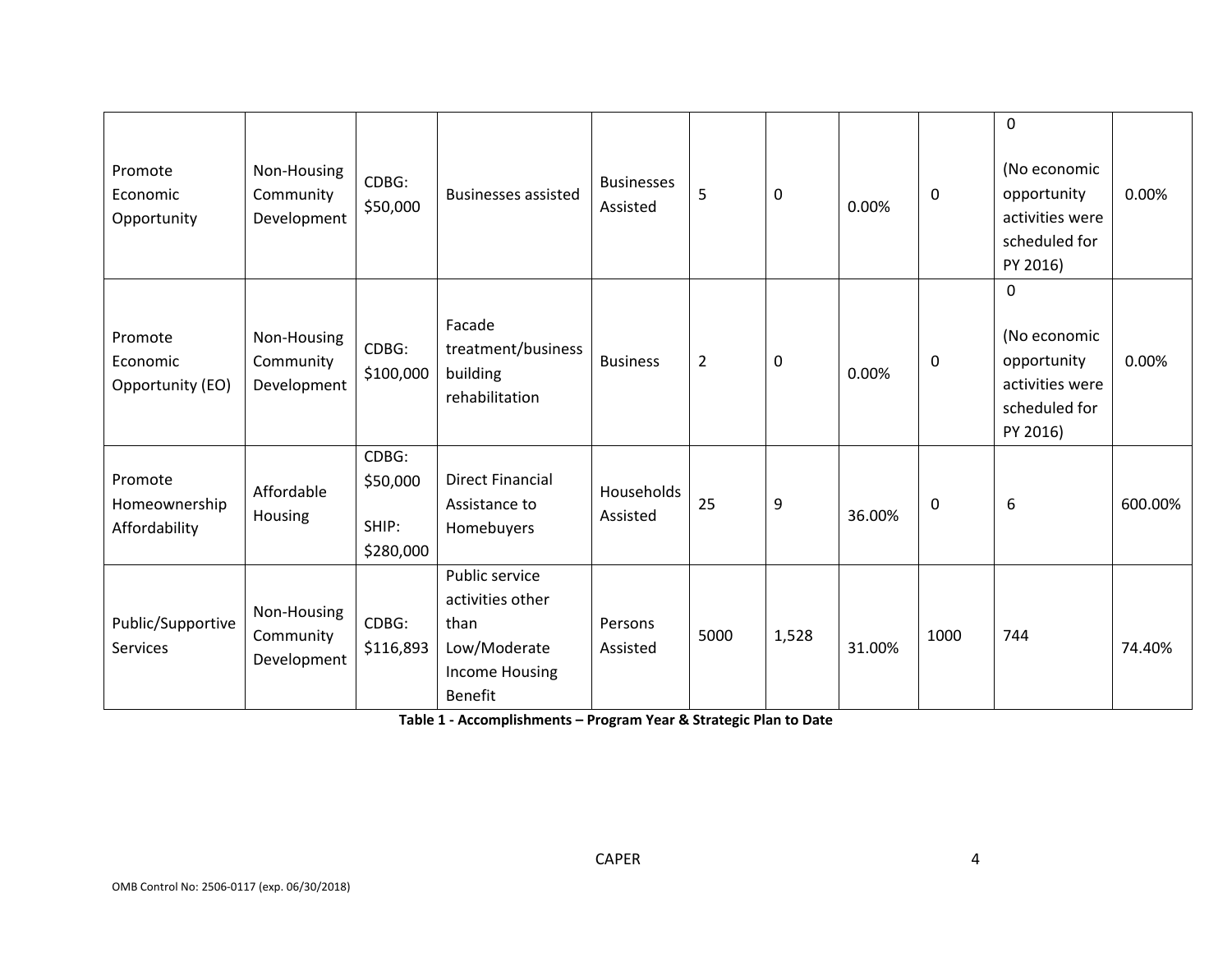## Assess how the jurisdiction's use of funds, particularly CDBG, addresses the priorities and specific objectives identified in the plan, **giving special attention to the highest priority activities identified.**

The City's highest priority needs continue to be reducing housing cost burden for low to moderate income households. The City's home repair and purchase assistance programs are designed to address these needs, increasing the affordability of safe and decent housing, while maintaining the City's affordable housing stock. As CDBG funds are limited, the City leverages these programs with state and local funding to ensure the greatest number of households assisted. This goal was accomplished this year with the completion of sixteen (16) home repair projects and six (6) purchase assistance closings. The City has also identified public/supportive services as a priority to address non-housing community development needs. The Senior Transportation Program provided transportation to (744) Pembroke Pines Senior Citizens. Although no expenditures are reported for the infrastructure improvements activity this year, the City is currently exploring options for future projects and expenditures will be reported next PY.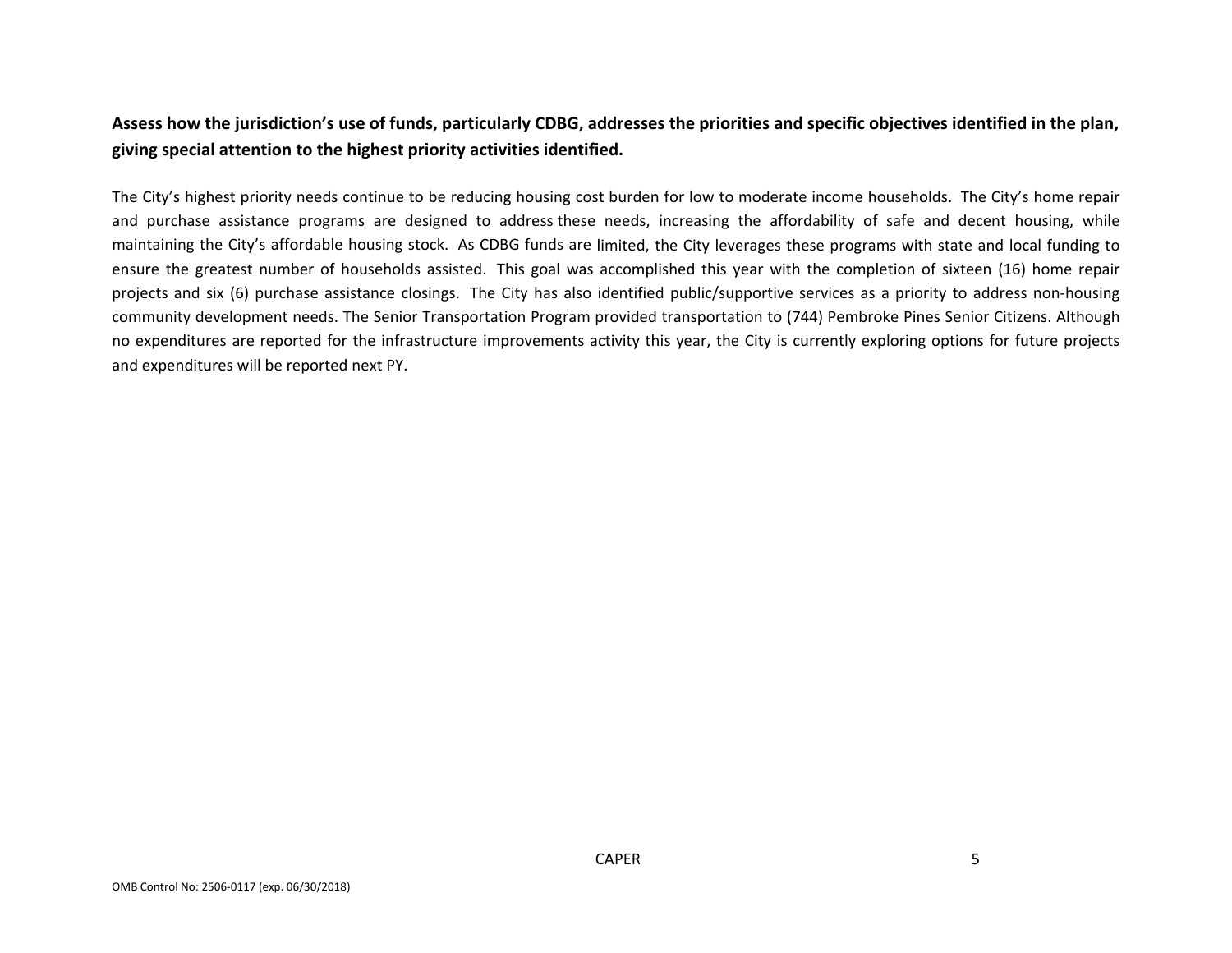## **CR‐10 ‐ Racial and Ethnic composition of families assisted**

**Describe the families assisted (including the racial and ethnic status of families assisted). 91.520(a)** 

|                                           | <b>CDBG</b> |
|-------------------------------------------|-------------|
| White                                     |             |
| <b>Black or African American</b>          | 3           |
| Asian                                     |             |
| American Indian or American Native        |             |
| Native Hawaiian or Other Pacific Islander |             |
| <b>Total</b>                              |             |
| Hispanic                                  | 3           |
| Not Hispanic                              |             |

#### **Table 2 – Table of assistance to racial and ethnic populations by source of funds**

#### **Narrative**

- The racial/ethnic composition of those assisted through CDBG in PY 2016 is as follows: (3) Black, (4) White and (0) other multi‐cultural. (3) Households were of Hispanic ethnicity and (4) households were of Non‐Hispanic ethnicity. (3) Elderly and (0) Disabled households were assisted. Of those assisted, (2) household was in the (31‐50% AMI) category and (5) households were in the moderate‐income (51‐80% AMI) category.
- The racial/ethnic composition of those assisted through HOME in PY 2016 is as follows: (0) Black, (2) White and (0) other multi‐cultural households. (0) Households were of Hispanic ethnicity and (2) households were of Non‐Hispanic ethnicity. Of those assisted, (1) household was in the (30‐ 50% AMI) category and (1) household was in the moderate-income (60-80% AMI) category. (1) Elderly and (0) Disabled households were assisted.
- The racial/ethnic composition of those assisted through NSP1 in PY 2016 is as follows: (0) Black, (1) White and (0) other multi‐cultural households. (0) Households were of Hispanic ethnicity and (1) household was of Non‐Hispanic ethnicity. Of those assisted, (1) household was in the (31‐ 50% AMI) category. (0) Elderly and (0) Disabled households were assisted.
- The racial/ethnic composition of those assisted through SHIP PY 2016 is as follows: (5) Black and (7) White. (5) Households were of Hispanic ethnicity and (7) were of Non‐Hispanic ethnicity. (4) Elderly households were assisted. (3) Disabled households were assisted. Of those assisted, (0) household were in the extremely low income (0-30% AMI) category, (1) household was in the very low‐income (31‐50% AMI) category, (5) households were in the low‐income (51‐80% AMI) category, and (6) households were in the moderate (81‐120% AMI) category.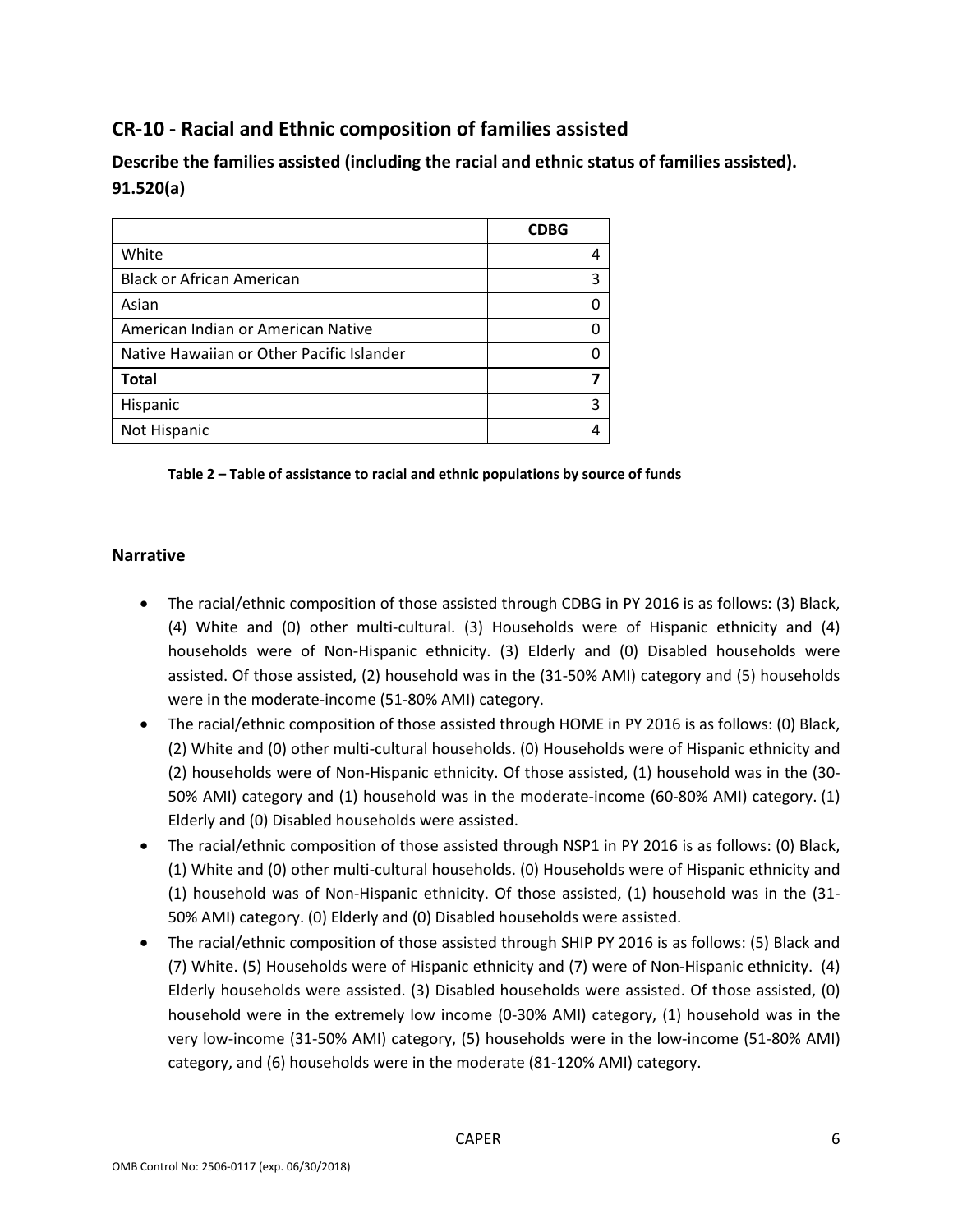## **CR‐15 ‐ Resources and Investments 91.520(a)**

| <b>Source of Funds</b> | Source      | <b>Resources Made</b> | <b>Amount Expended</b>     |  |
|------------------------|-------------|-----------------------|----------------------------|--|
|                        |             | Available             | <b>During Program Year</b> |  |
| <b>CDBG</b>            | <b>CDBG</b> | 779,286               | 684,068.58                 |  |
| <b>HOME</b>            | <b>HOME</b> | 159,691               | 67,576.48                  |  |
| NSP1 & NSP3            | NSP1 & NSP3 | 761,901               | 152,085.55                 |  |
| <b>SHIP</b>            | <b>SHIP</b> | 1,112,989.75          | 698,637                    |  |

#### **Identify the resources made available**

**Table 3 ‐ Resources Made Available**

#### **Narrative**

#### **CDBG**

For PY 2016, the City of Pembroke Pines was awarded **\$779,286** in CDBG funds. These funds were made available to the City by HUD on October 1, 2016. CDBG expenditures for Fiscal Year 2016 (10/1/2016‐ 9/30/2017) totaled **\$684,068.58**

#### **HOME**

From PY 2015, the City of Pembroke Pines was awarded **\$159,691** in HOME funds from the Broward County HOME Consortium. These funds were made available October 1, 2015. HOME expenditures for Fiscal Year 2016 (10/1/2016‐9/30/2017) totaled **\$67,576.48.**

#### **SHIP**

A total of **\$1,112,989.75** in SHIP funds was made available by the Florida Housing Finance Corporation on July 1, 2016. The State distributed an additional **\$22,690** in SHIP funds to the City on September 22, 2016. SHIP expenditures for PY 2016 totaled **\$698,637.00**.

#### **NSP**

All NSP1 and NSP3 funds originally made available through substantial amendments to the City in 2008 and 2010 have been fully expended. A total of \$761,901 in program income remains available. NSP1 and NSP3 expenditures for Fiscal Year 2016 (10/1/2016‐9/30/2017) totaled **\$152,085.55**. The \$152,085.55 expended during FY 2016 was in the form of program income.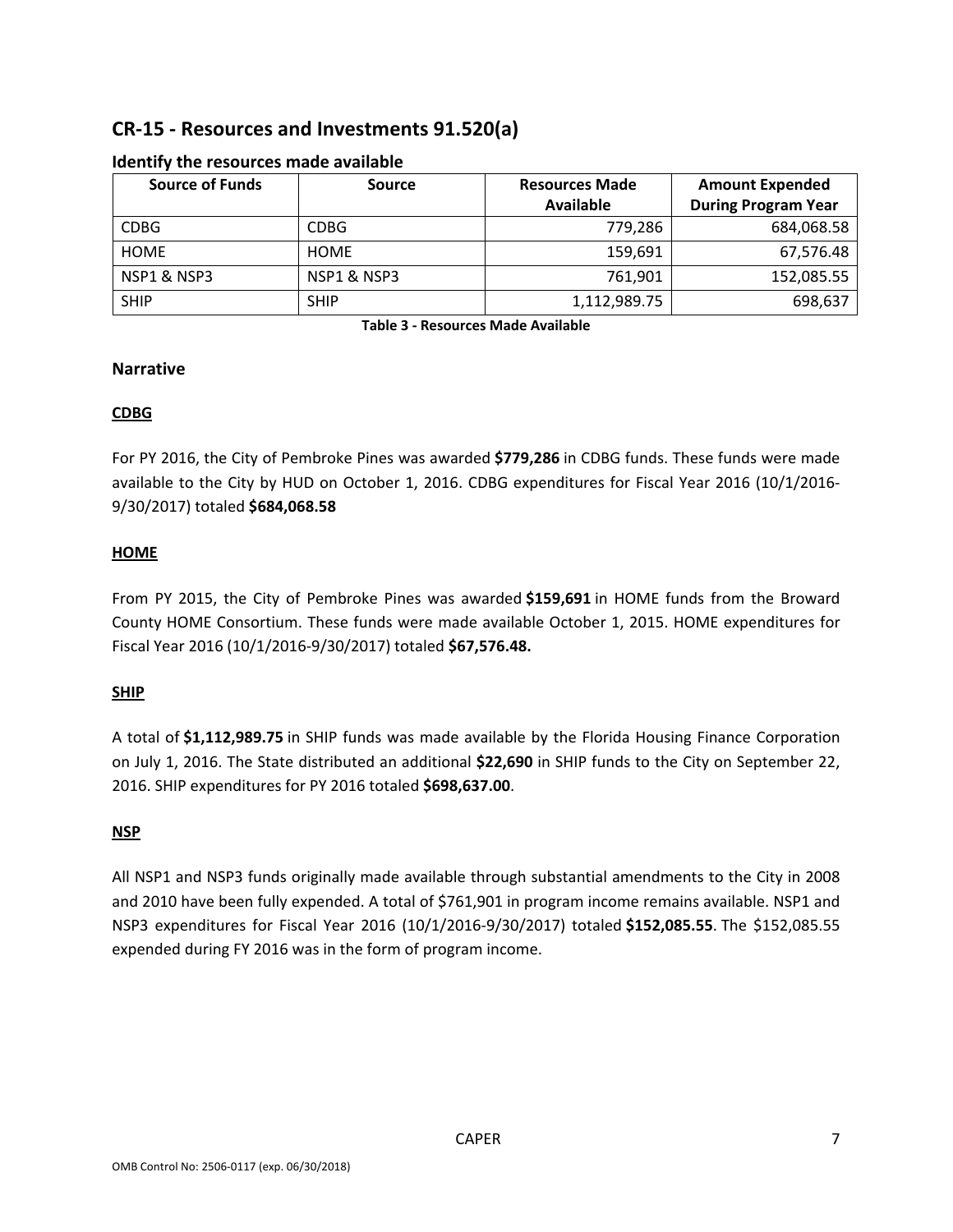| <b>Target Area</b>          | Planned Percentage of | <b>Actual Percentage of</b> | <b>Narrative Description</b> |
|-----------------------------|-----------------------|-----------------------------|------------------------------|
| Tract# 1101.00 Block        | <b>Allocation</b>     | <b>Allocation</b>           |                              |
| Group 3                     |                       |                             |                              |
| Tract# 1103.01 Block        |                       |                             |                              |
| Group 1                     |                       |                             |                              |
| Tract# 1103.08 Block        |                       |                             |                              |
| Group 3                     |                       |                             |                              |
| Tract# 1103.11 Block        |                       |                             |                              |
| Group 2                     |                       |                             |                              |
| Tract# 1103.12 Block        |                       |                             |                              |
| Group 4                     |                       |                             |                              |
| Tract# 1103.13 Block        |                       |                             |                              |
| Group 2                     |                       |                             |                              |
| Tract# 1103.13 Block        |                       |                             |                              |
| Group 3                     |                       |                             |                              |
| Tract# 1103.34 Block        |                       |                             |                              |
| Group 1                     |                       |                             |                              |
| Tract# 1103.35 Block        |                       |                             |                              |
| Group 1                     |                       |                             |                              |
| Tract# 1103.35 Block        |                       |                             |                              |
| Group 2                     |                       |                             |                              |
| Tract# 1103.35 Block        |                       |                             |                              |
| Group 3                     |                       |                             |                              |
| Tract# 1103.35 Block        |                       |                             |                              |
| Group 4                     |                       |                             |                              |
| <b>Tract# 1103.36 Block</b> |                       |                             |                              |
| Group 2                     |                       |                             |                              |
| Tract# 1103.37 Block        |                       |                             |                              |
| Group 1                     |                       |                             |                              |
| Tract# 1103.37 Block        |                       |                             |                              |
| Group 2                     |                       |                             |                              |
| Tract# 1103.40 Block        |                       |                             |                              |
| Group 2                     |                       |                             |                              |
| Tract# 1103.40 Block        |                       |                             |                              |
| Group 3                     |                       |                             |                              |
| Tract# 1103.40 Block        |                       |                             |                              |
| Group 4                     |                       |                             |                              |
| Tract# 1103.41 Block        |                       |                             |                              |
| Group 2                     |                       |                             |                              |

#### **Identify the geographic distribution and location of investments**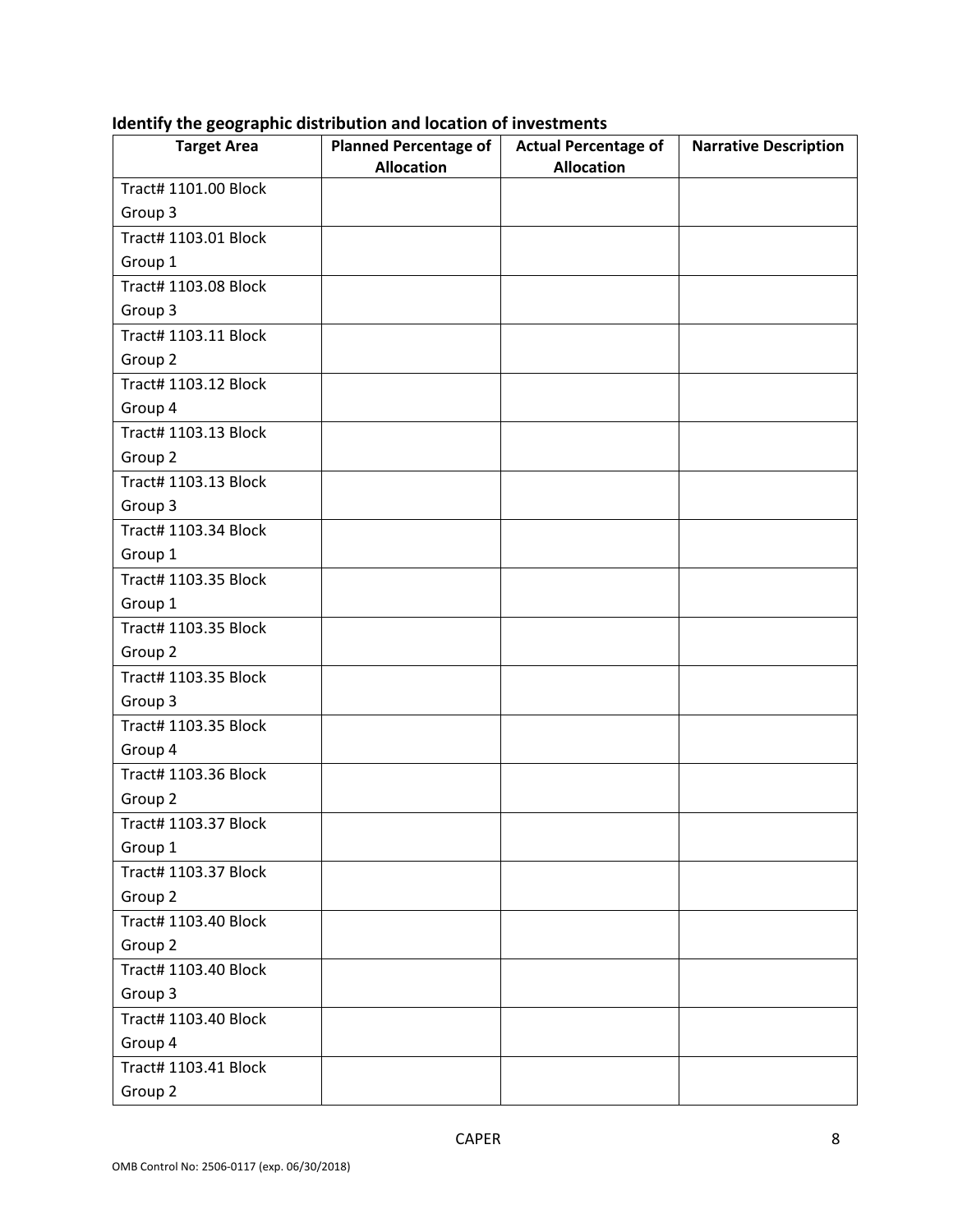#### **Table 4 – Identify the geographic distribution and location of investments**

#### **Narrative**

#### **Residential Rehabilitation**

**Geographically Planned:** Low and Moderate Income Households ‐ Citywide.

**Actual Geographical Area:** Low and Moderate Income Households ‐ Citywide.

#### **Purchase Assistance**

**Geographically Planned:** Low and Moderate Income Households ‐ Citywide.

**Actual Geographical Area:** Low and Moderate Income Households ‐ Citywide.

The City of Pembroke Pines residential rehabilitation and purchase assistance programs are citywide to promote housing choice in the home‐buying process and to expand assistance to the greatest number of people who require assistance.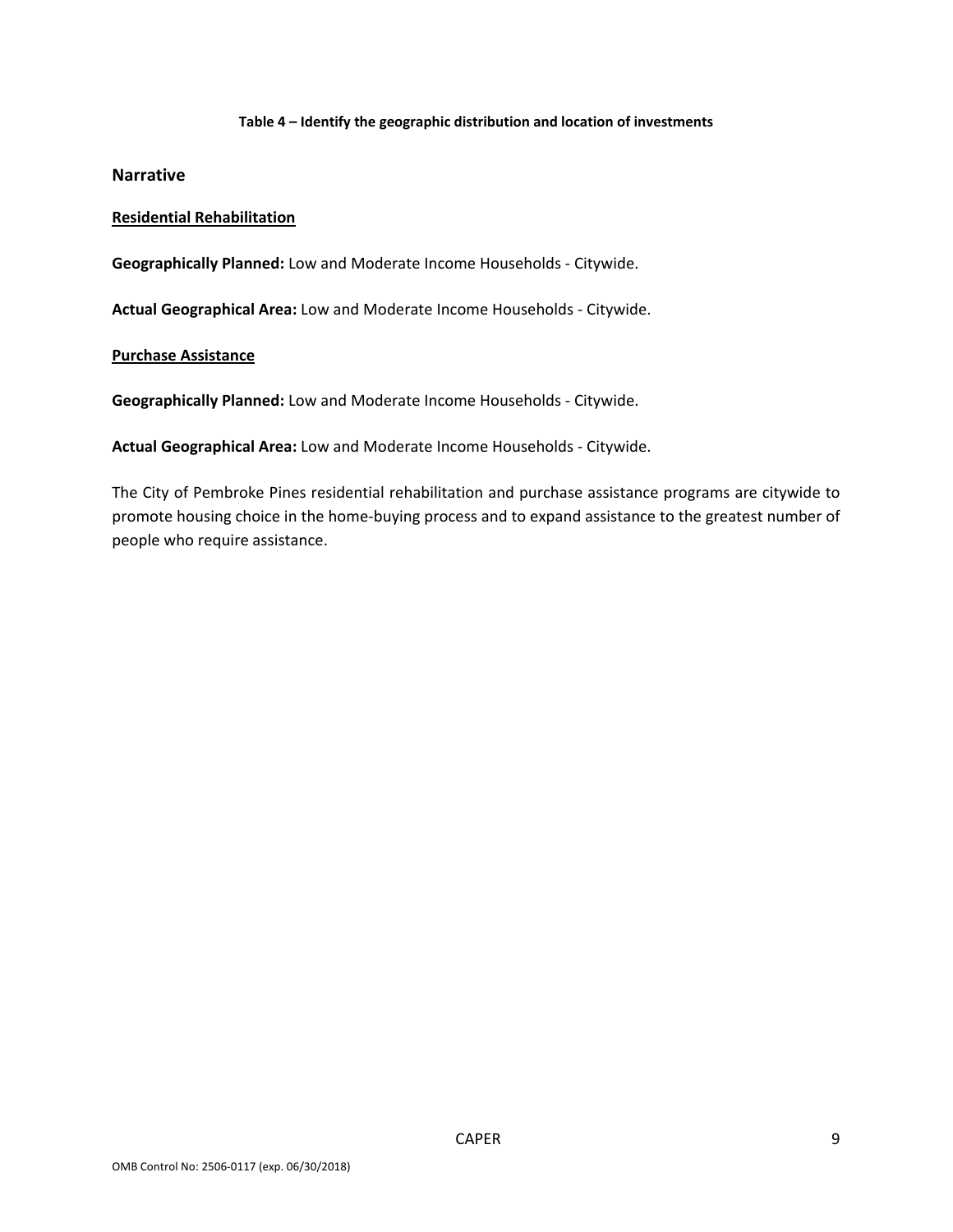#### **Leveraging**

**Explain how federal funds leveraged additional resources (private, state and local funds), including a description of how matching requirements were satisfied, as well as how any publicly owned land or property located within the jurisdiction that were used to address the needs identified in the plan.**

Leveraging continued to be a tool used by the City to better meet the needs of its low‐and‐ moderate‐income persons by increasing the total number of dollars available for housing projects. As a SHIP grantee, the City has been quite successful in leveraging CDBG dollars against SHIP dollars not only to increase the total dollars available for housing projects, but also to assist certain moderate‐income persons under state income guidelines that would not be eligible under HUD's lower threshold for income eligibility.

HUD strongly encourages entitlement communities to leverage resources to maximize the impact of federal dollars. Not only does the City of Pembroke Pines leverage CDBG dollars with SHIP and HOME dollars, it also supports initiatives through general revenue, other grant programs and a \$100 million bond program for community development type initiatives.

The City's Children Harbor Project is leveraged with funding from the state's Childnet program, private donations, as well as a land donation from the City and SHIP resources for the project's infrastructure. The project is estimated to cost 3.3 million dollars with a little under \$500,000 in CDBG funds invested in it.

The City's Senior Transportation Program is part of a multi‐million dollar comprehensive senior program offered by the City of Pembroke Pines.

It has always been the City's intent to utilize federal dollars to help meet the City's community development priorities that remain underserved in the City, particularly housing and maintaining its affordable housing stock.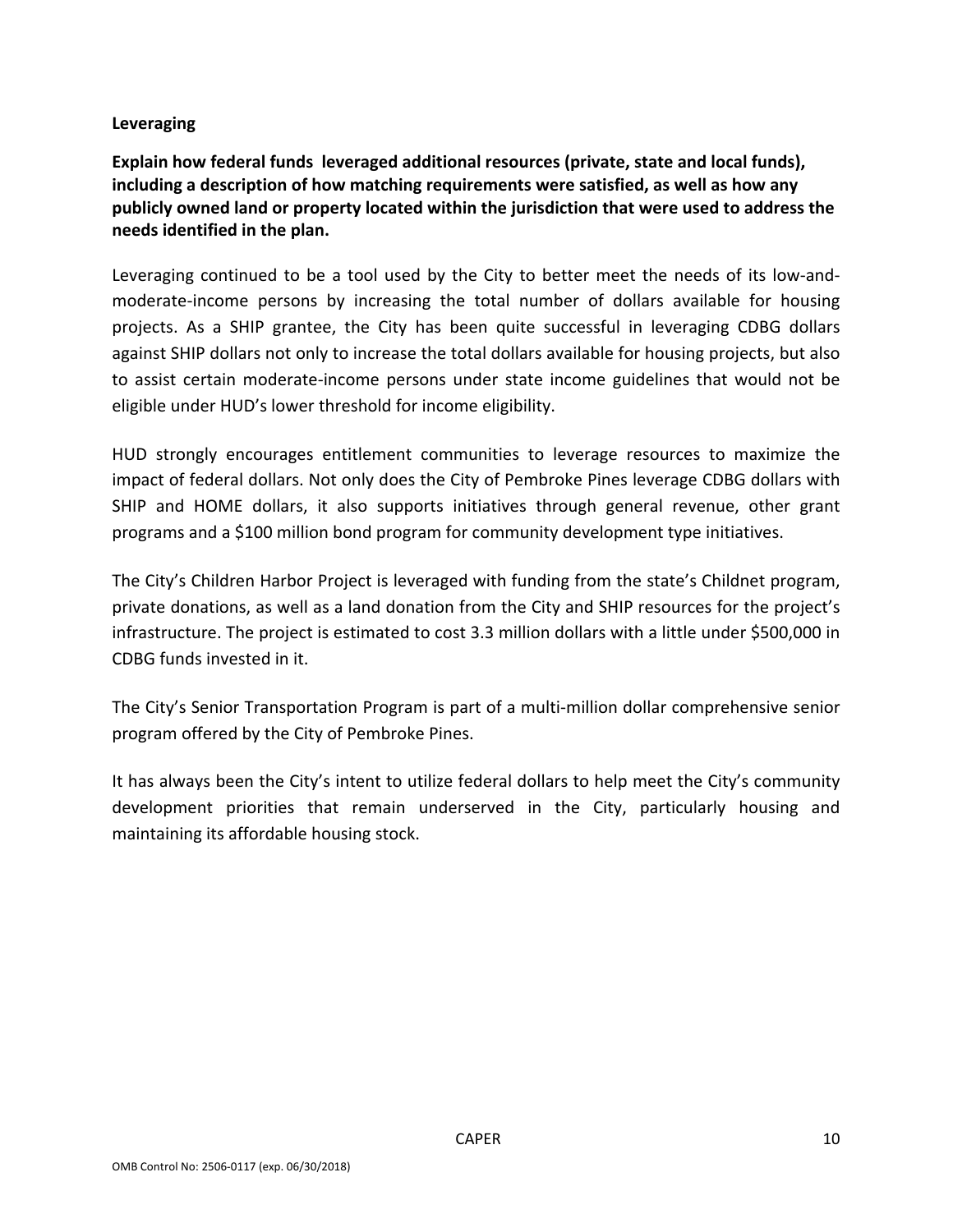## **CR‐20 ‐ Affordable Housing 91.520(b)**

**Evaluation of the jurisdiction's progress in providing affordable housing, including the number and types of families served, the number of extremely low‐income, low‐income, moderate‐income, and middle‐income persons served.**

|                                          | <b>One-Year Goal</b> | Actual |
|------------------------------------------|----------------------|--------|
| Number of Homeless households to be      |                      |        |
| provided affordable housing units        |                      |        |
| Number of Non-Homeless households to be  |                      |        |
| provided affordable housing units        | 20                   |        |
| Number of Special-Needs households to be |                      |        |
| provided affordable housing units        | 0                    |        |
| <b>Total</b>                             | 20                   |        |

**Table 5 – Number of Households**

|                                        | <b>One-Year Goal</b> | Actual |
|----------------------------------------|----------------------|--------|
| Number of households supported through |                      |        |
| <b>Rental Assistance</b>               | 0                    |        |
| Number of households supported through |                      |        |
| The Production of New Units            | 0                    |        |
| Number of households supported through |                      |        |
| <b>Rehab of Existing Units</b>         | 20                   | 16     |
| Number of households supported through |                      |        |
| <b>Acquisition of Existing Units</b>   | 0                    | h      |
| <b>Total</b>                           | 20                   |        |

**Table 6 – Number of Households Supported**

#### **Discuss the difference between goals and outcomes and problems encountered in meeting these goals.**

The City has seen a significant increase in households seeking assistance, and as a result, the City completed sixteen (16) residential rehabilitation projects during the program year. The demand for purchase assistance remains high; however, increased market competition for properties affordable to low to moderate income first-time homebuyers has increased the length of time it takes for buyers to enter into executed contracts. Six (6) purchase assistance applicants closed on properties before the end of the year.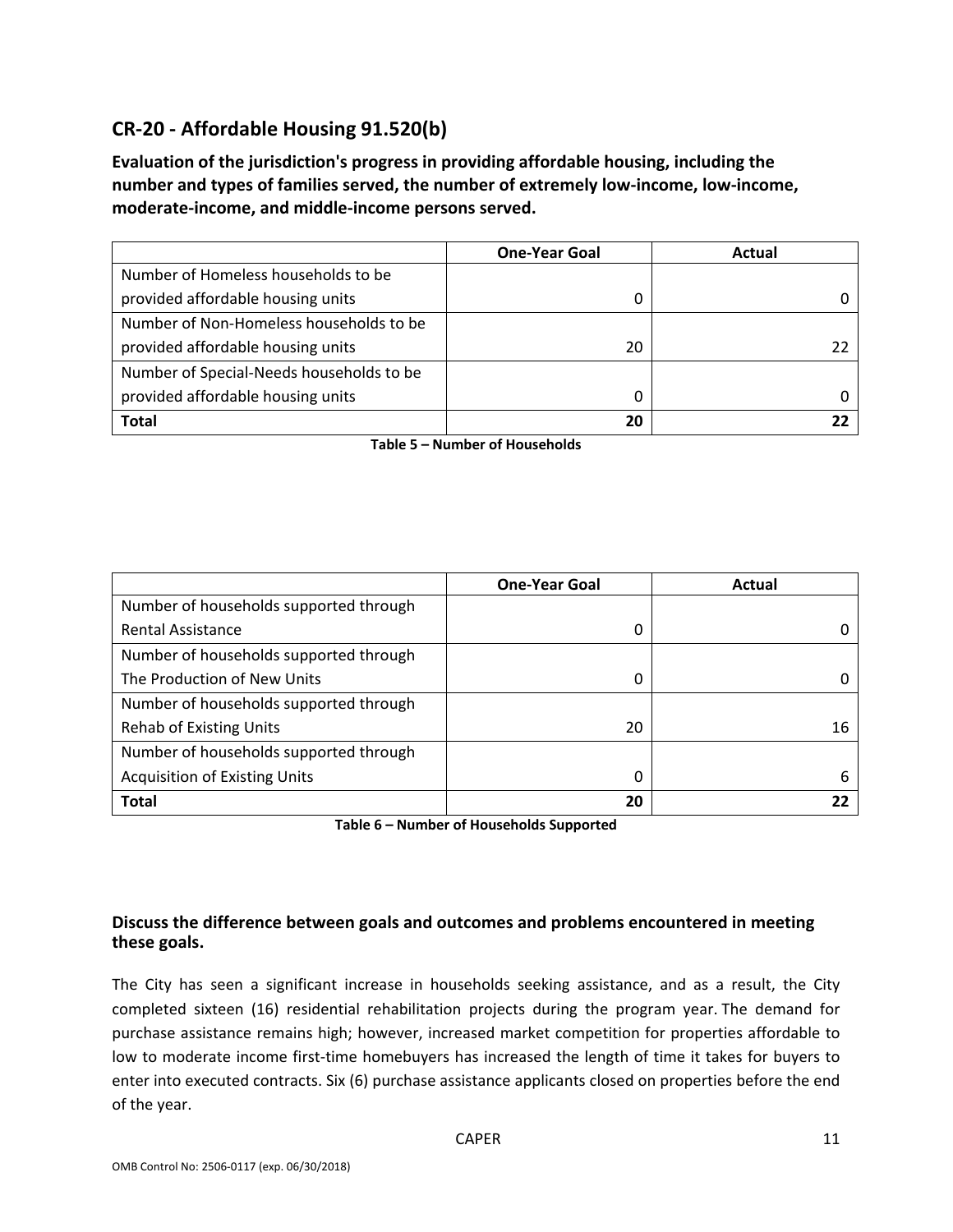The City has continued to use traditional advertising and outreach to promote awareness of the programs.

#### **Discuss how these outcomes will impact future annual action plans.**

During the 2017 Program Year, the City will pursue additional means to connect buyers with affordable residences and expand outreach to special needs households.

#### **Include the number of extremely low‐income, low‐income, and moderate‐income persons served by each activity where information on income by family size is required to determine the eligibility of the activity.**

| <b>Number of Households Served</b> | <b>CDBG Actual</b> | <b>HOME Actual</b> |
|------------------------------------|--------------------|--------------------|
| <b>Extremely Low-income</b>        |                    |                    |
| Low-income                         |                    |                    |
| Moderate-income                    |                    |                    |
| Total                              |                    |                    |

**Table 7 – Number of Households Served**

#### **Narrative Information**

- Of the households assisted with CDBG funding, (0) were in the very low-income category, (2) were in the low-income (31-50% AMI) category, and (5) were in the moderate-income (51-80% AMI) category.
- Of the households assisted with HOME funding, (1) household was in the low‐income (30‐50% AMI) category and (1) household was in the moderate‐income (60‐80% AMI) category.
- Of the households assisted with SHIP funding, (0) households were in the extremely low income (0‐30% AMI) category, (1) household was in the very low income (31‐50% AMI) category, (5) households were in the low-income (51-80% AMI) category and (6) in the moderate-income (81-120% AMI) category.
- Of the households assisted with NSP1 funding, (1) household was in the low‐income (31‐50% AMI) category.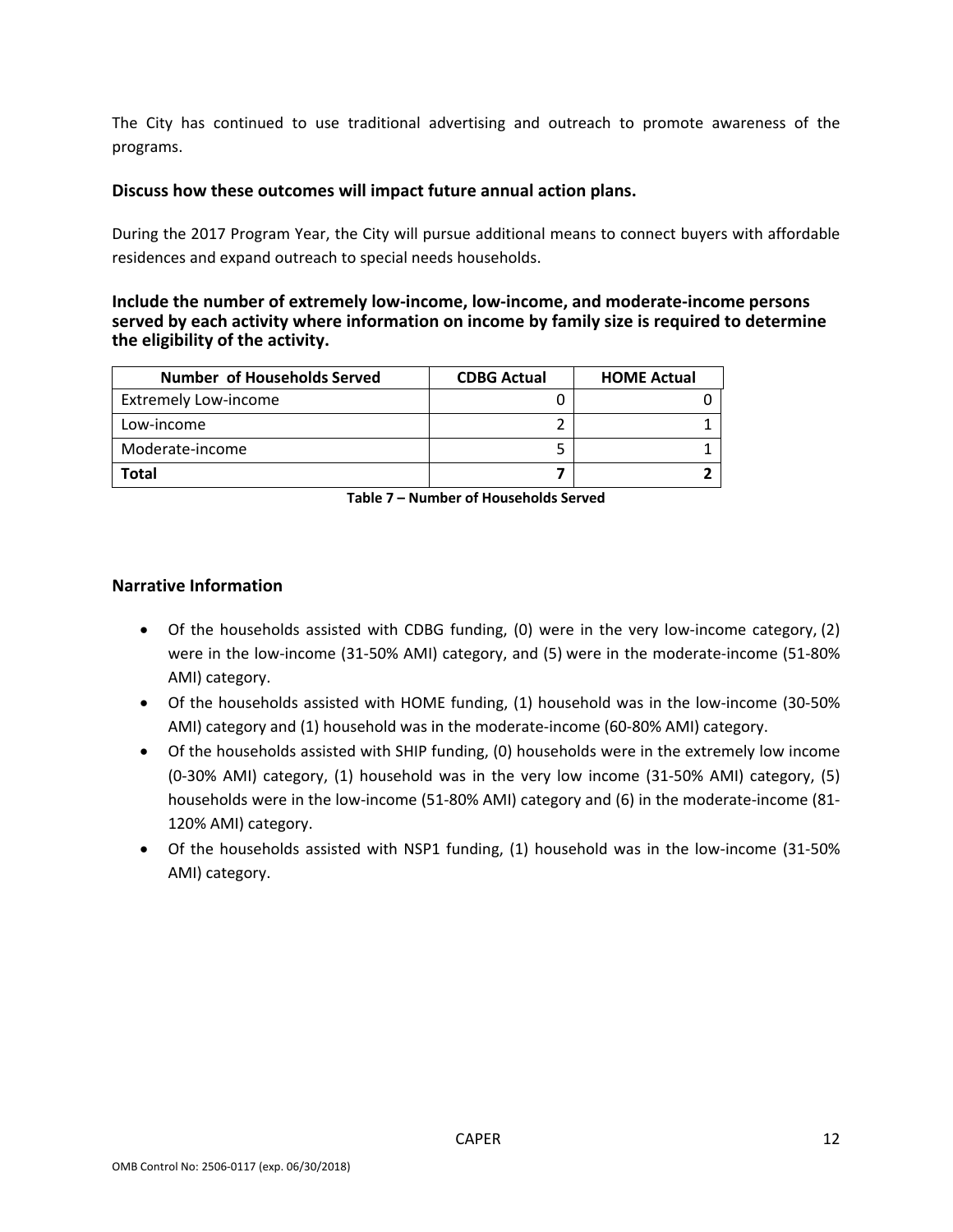## **CR‐25 ‐ Homeless and Other Special Needs 91.220(d, e); 91.320(d, e); 91.520(c)**

**Evaluate the jurisdiction's progress in meeting its specific objectives for reducing and ending homelessness through:**

## **Reaching out to homeless persons (especially unsheltered persons) and assessing their individual needs**

The City of Pembroke Pines did not receive any private or public resources targeted to prevent homelessness. The City will coordinate through the Continuum of Care (CoC) process to achieve the goals identified in Broward County's 10 Year Strategic Plan to End Homelessness.

#### **Addressing the emergency shelter and transitional housing needs of homeless persons**

The City does not receive ESG funding.

**Helping low‐income individuals and families avoid becoming homeless, especially extremely low‐income individuals and families and those who are: likely to become homeless after being discharged from publicly funded institutions and systems of care (such as health care facilities, mental health facilities, foster care and other youth facilities, and corrections programs and institutions); and, receiving assistance from public or private agencies that address housing, health, social services, employment, education, or youth needs**

The City endorsed the County's 10 Year Strategic Plan to End Homelessness and continues to coordinate through the Continuum of Care process to achieve the goals identified. Where contacts are made to the City, the City's program administrator has the responsibility of coordinating the referral process for homelessness and chronic homelessness. The program administrator will also work with other private entities, non‐profits, and public institutions to undertake strategies to prevent homelessness or ensure that persons who are homeless are pointed in the right direction for resources. Organizations listed as CoC service providers will be the source for building on the institutional structure.

**Helping homeless persons (especially chronically homeless individuals and families, families with children, veterans and their families, and unaccompanied youth) make the transition to permanent housing and independent living, including shortening the period of time that individuals and families experience homelessness, facilitating access for homeless individuals and families to affordable housing units, and preventing individuals and families who were recently homeless from becoming homeless again**

During Program Year 2005, the City implemented its foreclosure prevention program through the use of State Housing Initiative Partnership (SHIP) funds. Through the foreclosure prevention program, the City will pay 100% of a resident's delinquent mortgage amount up to \$10,000. Prospective beneficiaries must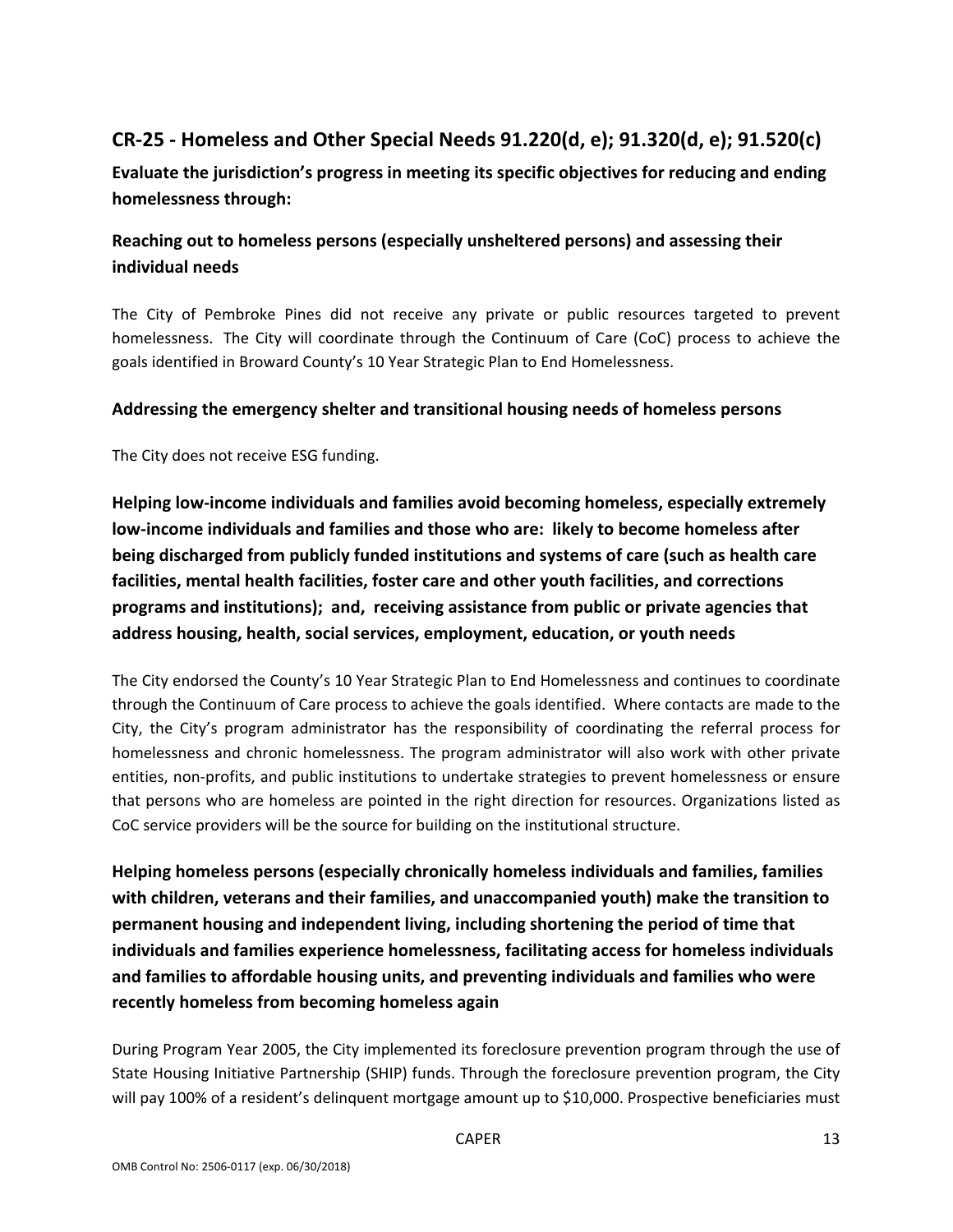show that the nonpayment of their mortgage is due to the following eligible reasons, loss of employment, divorce or separation, death of a spouse, sudden medical expenses.

In PY 2016 the City attended quarterly strategic meetings to address homelessness in Broward County. The City of Pembroke Pines will continue to work with Broward County's non-profit service organizations to provide shelter and transitional housing to the County's homeless, including those who live in Pembroke Pines. The City continues to work in conjunction with the county and homeless service providers. The City will support and facilitate a coordinated strategy for providing additional shelters to families and individuals in need of assistance. The City's Police Department will continue its policy of assisting homeless individuals and families found on City streets by referring them to emergency shelter and food locations, although they do not track these events.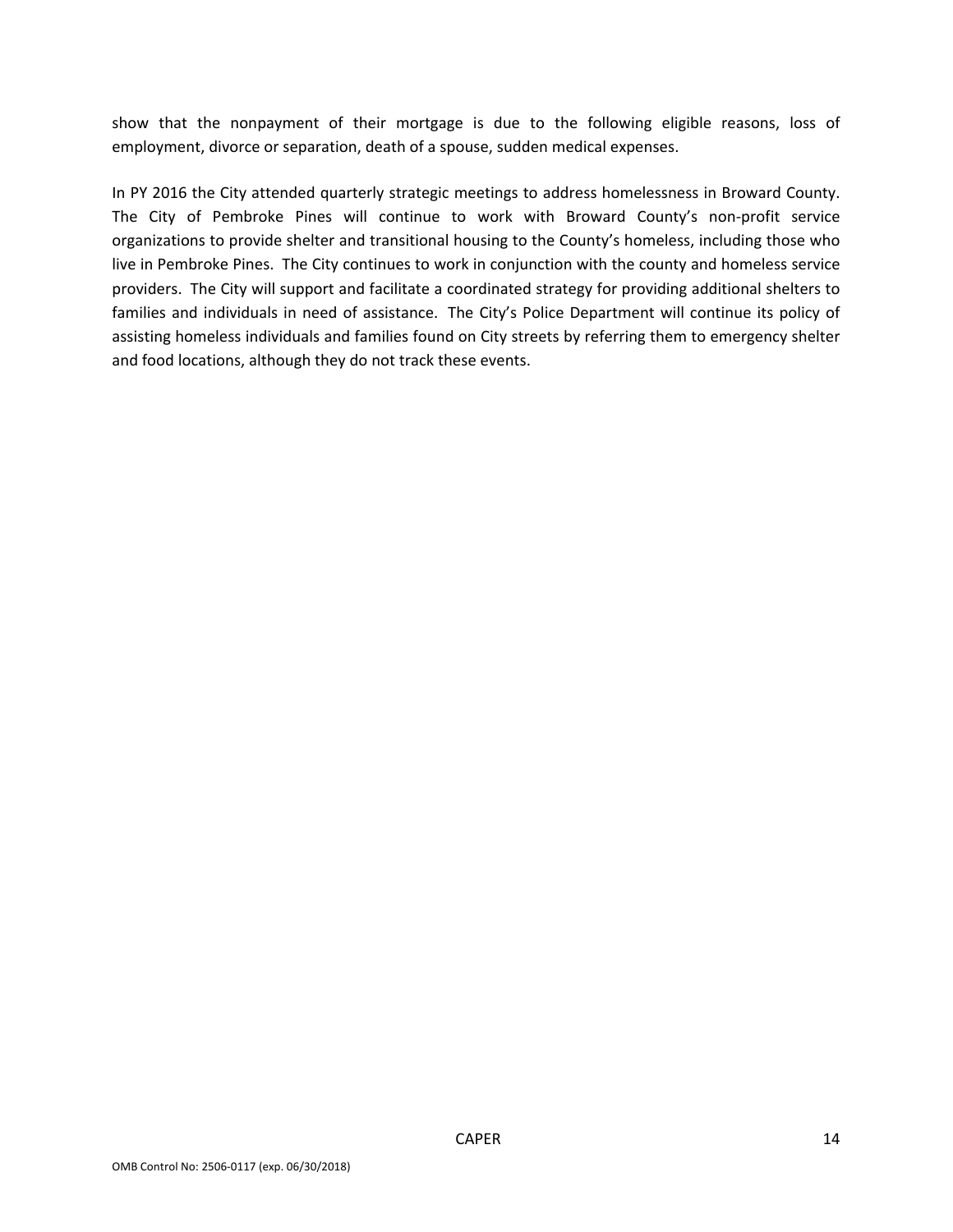## **CR‐30 ‐ Public Housing 91.220(h); 91.320(j)**

#### **Actions taken to address the needs of public housing**

The City does not have project based public housing but does disseminate information regarding public housing options, such as Section 8, to clients who call and may need this type of assistance. This is primarily done through the City's program administrator.

## **Actions taken to encourage public housing residents to become more involved in management and participate in homeownership**

The City of Pembroke Pines funded a purchase assistance program, which provides zero interest deferred loans to income eligible first‐time homebuyers.

#### **Actions taken to provide assistance to troubled PHAs**

No public housing authority has been established within the City of Pembroke Pines. The City maintains an ongoing coordination with the Broward County Housing Authority.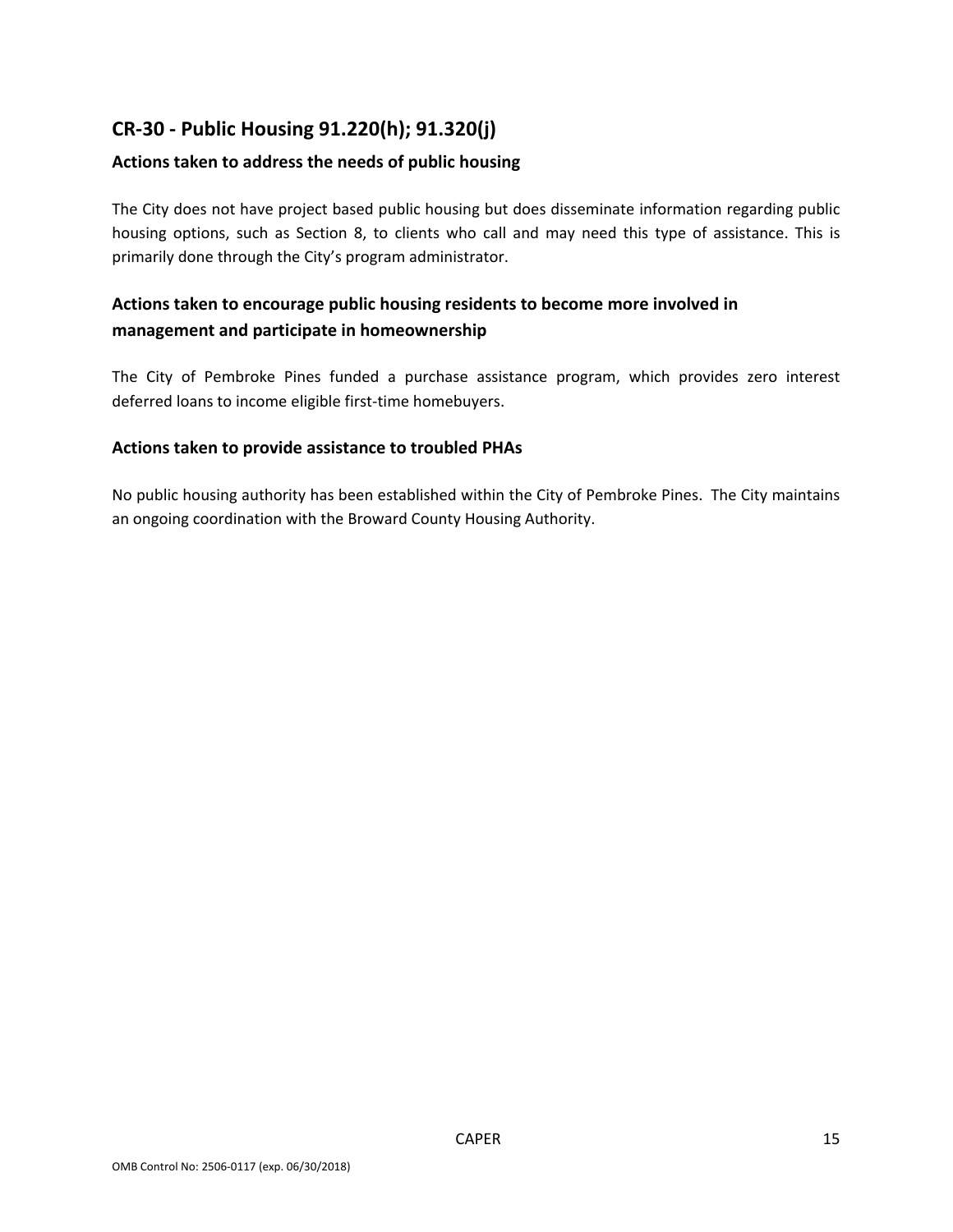## **CR‐35 ‐ Other Actions 91.220(j)‐(k); 91.320(i)‐(j)**

**Actions taken to remove or ameliorate the negative effects of public policies that serve as barriers to affordable housing such as land use controls, tax policies affecting land, zoning ordinances, building codes, fees and charges, growth limitations, and policies affecting the return on residential investment. 91.220 (j); 91.320 (i)**

The relative cost of land and housing as a result of a limited supply and high demand, still remains an impediment to affordable housing for many residents, particularly for low-income, moderate-income, and fixed-income residents. There are few vacant and developable residentially properties within the City, which makes the development of affordable housing difficult due to the increased demand for land (cost) and the associated development requirements.

Strategy: Evaluate the opportunity to increase density of residential land uses to accommodate future housing needs as part of the next Comprehensive Plan update cycle.

#### **Actions taken to address obstacles to meeting underserved needs. 91.220(k); 91.320(j)**

During PY 2016, the City utilized purchase assistance funds to foster new affordable housing units throughout the City.

The City also funded a residential rehabilitation program to address code violations, health and safety related repairs, as well as energy efficiency improvements. The program is also designed to prevent deferred maintenance of the City's affordable housing stock and address accessibility related repairs for special needs households, including elderly and disabled.

In addition, the City's locally-funded sustainable home repair program served to retrofit the City's affordable housing stock, improving energy and water consumption, and decrease housing costs associated with utility expenses for workforce income households not served with federal and state dollars.

#### **Actions taken to reduce lead‐based paint hazards. 91.220(k); 91.320(j)**

The City of Pembroke Pines continued to evaluate lead based paint hazards through several approaches.

Annually, the City contracts the Broward County Public Health Department to determine whether any residents have been diagnosed with high levels of lead and if so, identify where the residents' housing units are located. If incidents are reported, the City will fund lead testing through its CDBG and SHIP housing rehabilitation programs.

In recent years, the federal government has placed more attention on eliminating lead dust and new regulation outline clean‐up final clearance procedures. Occupants must receive notification of lead‐ based paint hazards. In general, for homes built prior to January 1, 1978, all lead‐based paint must be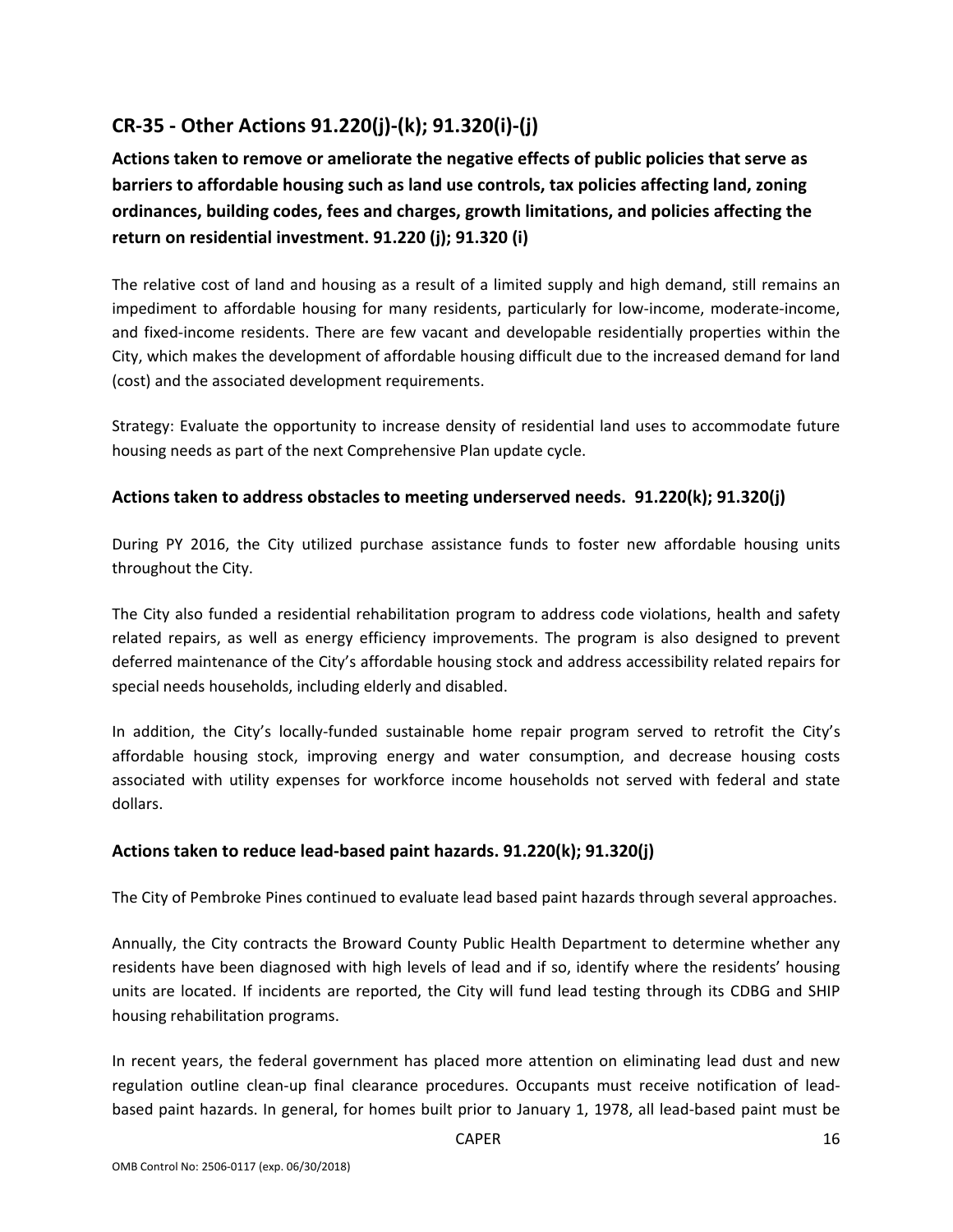either stabilized or removed; and dust testing must be performed after the paint has been disturbed to ensure that a house is lead‐safe. The pamphlet, "Protect Your Family from Lead in Your Home" is given to each individual seeking residential rehabilitation grant assistance. The pamphlet explains the effects of lead on adults and children. All homes receiving CDBG funds and meet the criteria for lead‐based paint are being tested within Pembroke Pines.

#### **Actions taken to reduce the number of poverty‐level families. 91.220(k); 91.320(j)**

The City of Pembroke Pines employs an anti-poverty strategy that emphasizes education and opportunity for its residents. This strategy is employed from its charter school system to its various coordinated community development programs, housing programs, and local transportation systems.

#### **Actions taken to develop institutional structure. 91.220(k); 91.320(j)**

During Program Year 2016, the City continued to coordinate with local non‐profit housing and social service providers to develop and enhance the County's collective system.

## **Actions taken to enhance coordination between public and private housing and social service agencies. 91.220(k); 91.320(j)**

The City of Pembroke Pines works closely with multiple local non‐profit and public housing providers.

## **Identify actions taken to overcome the effects of any impediments identified in the jurisdictions analysis of impediments to fair housing choice. 91.520(a)**

As part of the 2015‐2019 Consolidated Planning process to realign planning cycles with Broward County HOME Consortium members, the City completed its Analysis of Impediments to Fair Housing Choice. In addition, the City is a sponsor of the annual Broward County Fair Housing Symposium provided by HOPE, Inc. This support continued in PY 2016.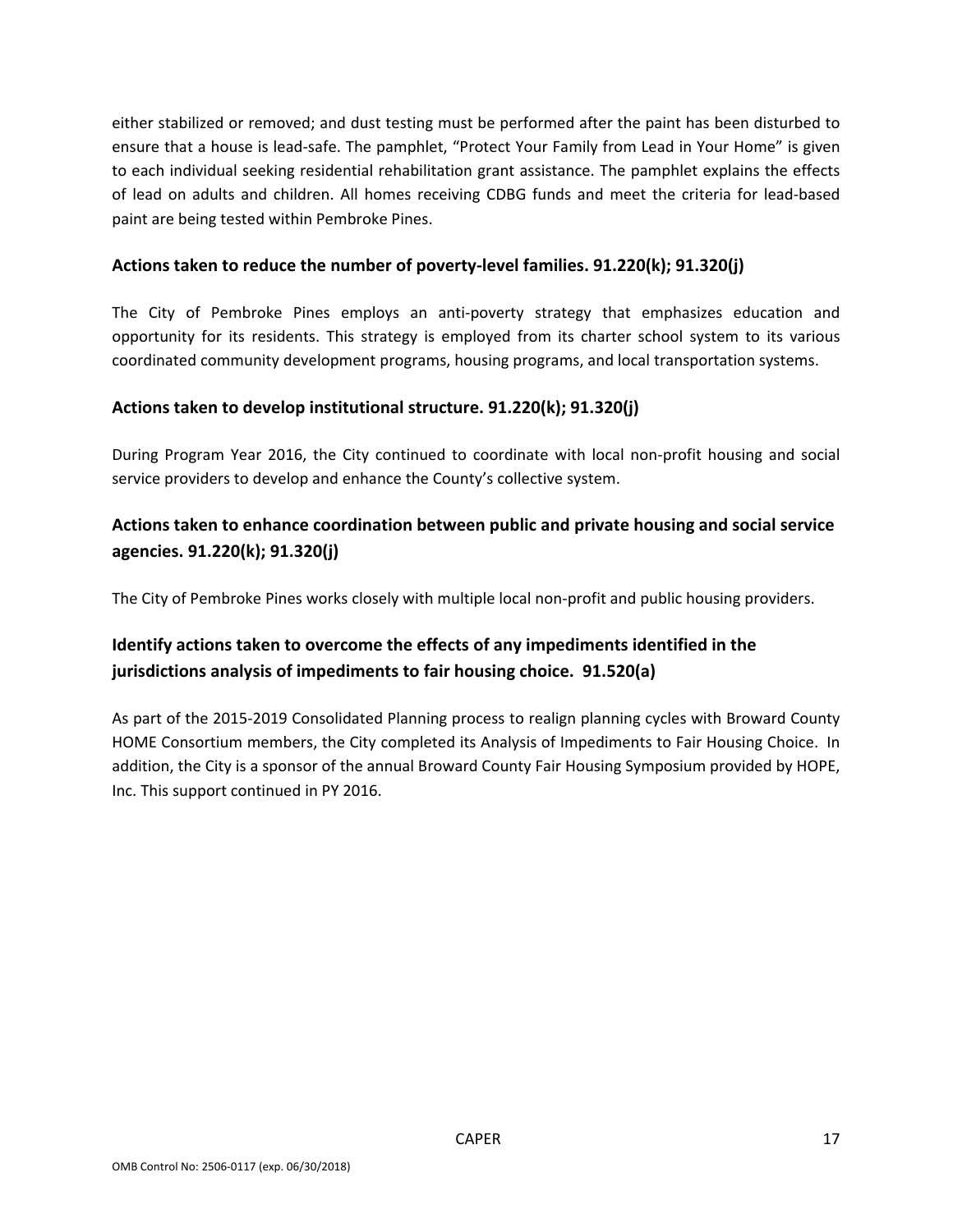## **CR‐40 ‐ Monitoring 91.220 and 91.230**

## **Describe the standards and procedures used to monitor activities carried out in furtherance of the plan and used to ensure long‐term compliance with requirements of the programs involved, including minority business outreach and the comprehensive planning requirements**

The City of Pembroke Pines continued to monitor activities under its Federal grant program and initiate monitoring plans for new programs as they are developed to meet the specific requirements of those programs. Key elements of the monitoring plan are:

- 1. Select contractor and negotiate a project or activity specific agreement which identifies and quantifies the activities to be implemented and includes a budget showing the specific expenditures authorized.
- 2. Require monthly status reports and establish an onsite monitoring schedule based on the nature and complexity of the activity and the amount of the funds involved.
- 3. Provide technical assistance and training when contractors request or require it.
- 4. Review request for payment or reimbursement to assure that proper documentation is provided and that expenditures are for eligible activities under applicable rules and regulations and authorized under the subrecipient agreement.
- 5. Assure contractors meet Federal single audit requirements and review audits to assure that concerns and findings are addressed.
- 6. Assure compliance with other program requirements, such as labor standards and fair housing laws, through in‐depth monitoring and program review.

#### **Citizen Participation Plan 91.105(d); 91.115(d)**

## **Describe the efforts to provide citizens with reasonable notice and an opportunity to comment on performance reports**.

Citizens will be afforded the opportunity to submit their comments on the PY 2016 CAPER during the public comment period scheduled for November 13, 2017 through November 27, 2017. Any such comments will be duly considered and summarized as appropriate.

## **CR‐45 ‐ CDBG 91.520(c)**

## **Specify the nature of, and reasons for, any changes in the jurisdiction's program objectives and indications of how the jurisdiction would change its programs as a result of its experiences.**

The City will continue to address the priority needs outlined in the Consolidated Plan through the approved activities in the 2017 Program Year. No changes in program objectives were made or are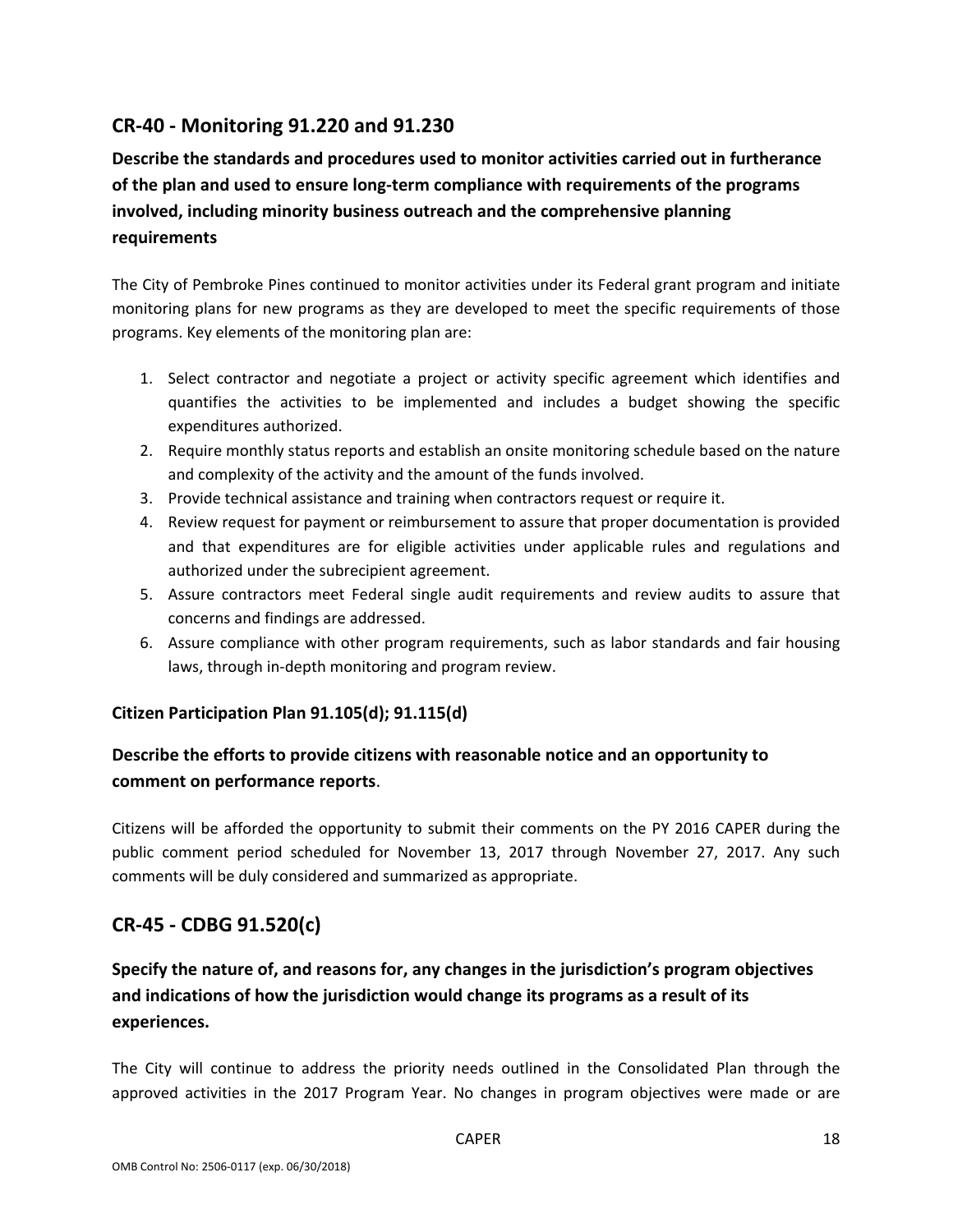anticipated.

**Does this Jurisdiction have any open Brownfields Economic Development Initiative (BEDI) grants?**

No

**[BEDI grantees] Describe accomplishments and program outcomes during the last year.**